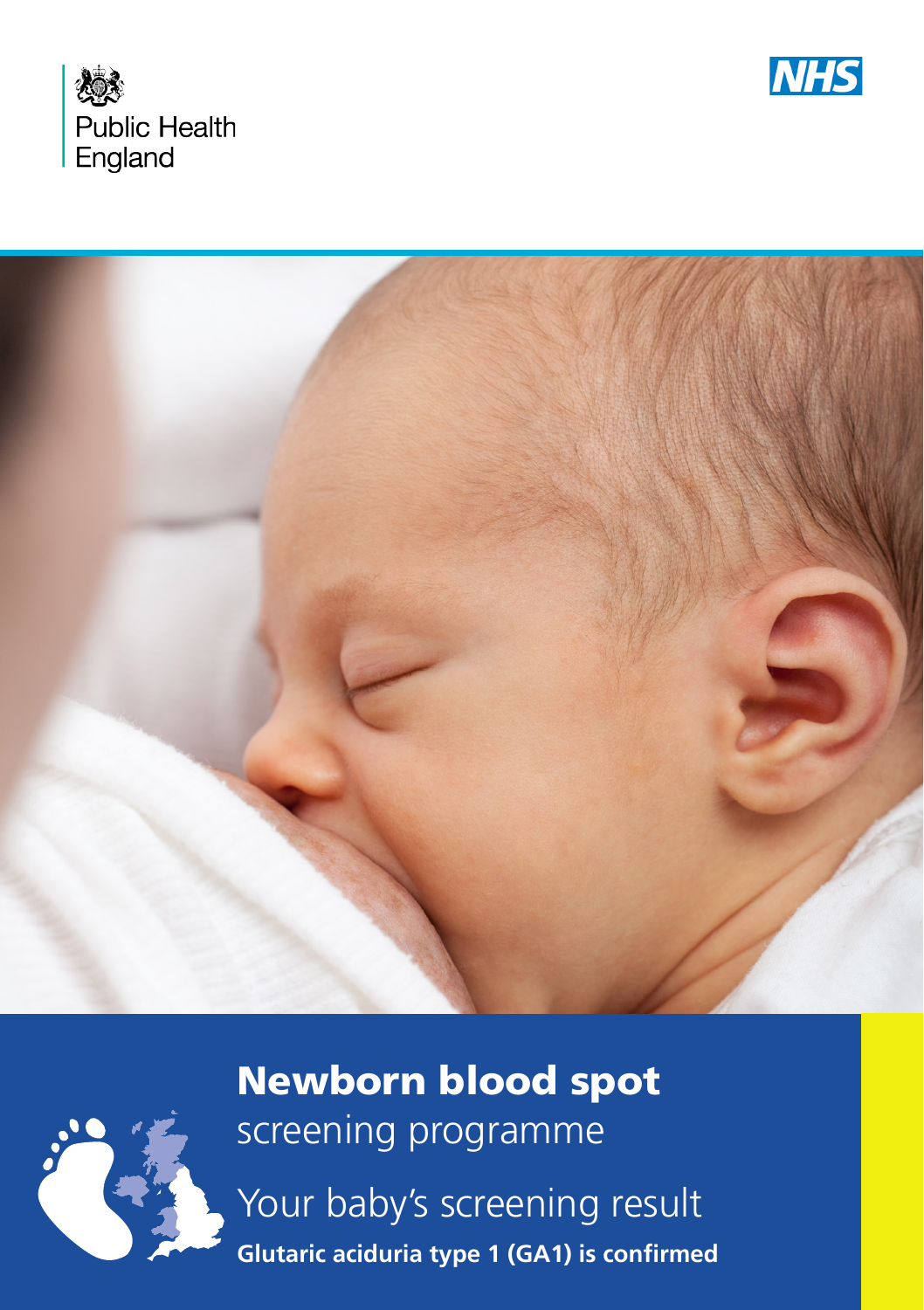## Who is this leaflet for?

Your baby's specialist metabolic team has confirmed a diagnosis of glutaric aciduria type 1 (GA1).

This leaflet will help you understand the condition and its treatment.

## What is GA1?

Glutaric aciduria type 1 (GA1), pronounced glue-ta-ric acid-ur-ee-a, is a rare but treatable inherited disorder that prevents the normal breakdown of protein.

Babies with GA1 inherit two faulty copies of the gene for GA1, one from each parent.

When we eat, our body



breaks down protein in food into smaller parts called amino acids. Special chemicals found naturally in our body, called enzymes, then make changes to the amino acids so our body can use them.

Babies with GA1 have problems breaking down three amino acids called lysine, hydroxylysine and tryptophan because an enzyme is missing. This causes harmful substances to build up in their blood and urine.

Babies with GA1 benefit significantly from early treatment and can live healthy and active lives.

Without early diagnosis and treatment they can develop serious illness and damage to the brain.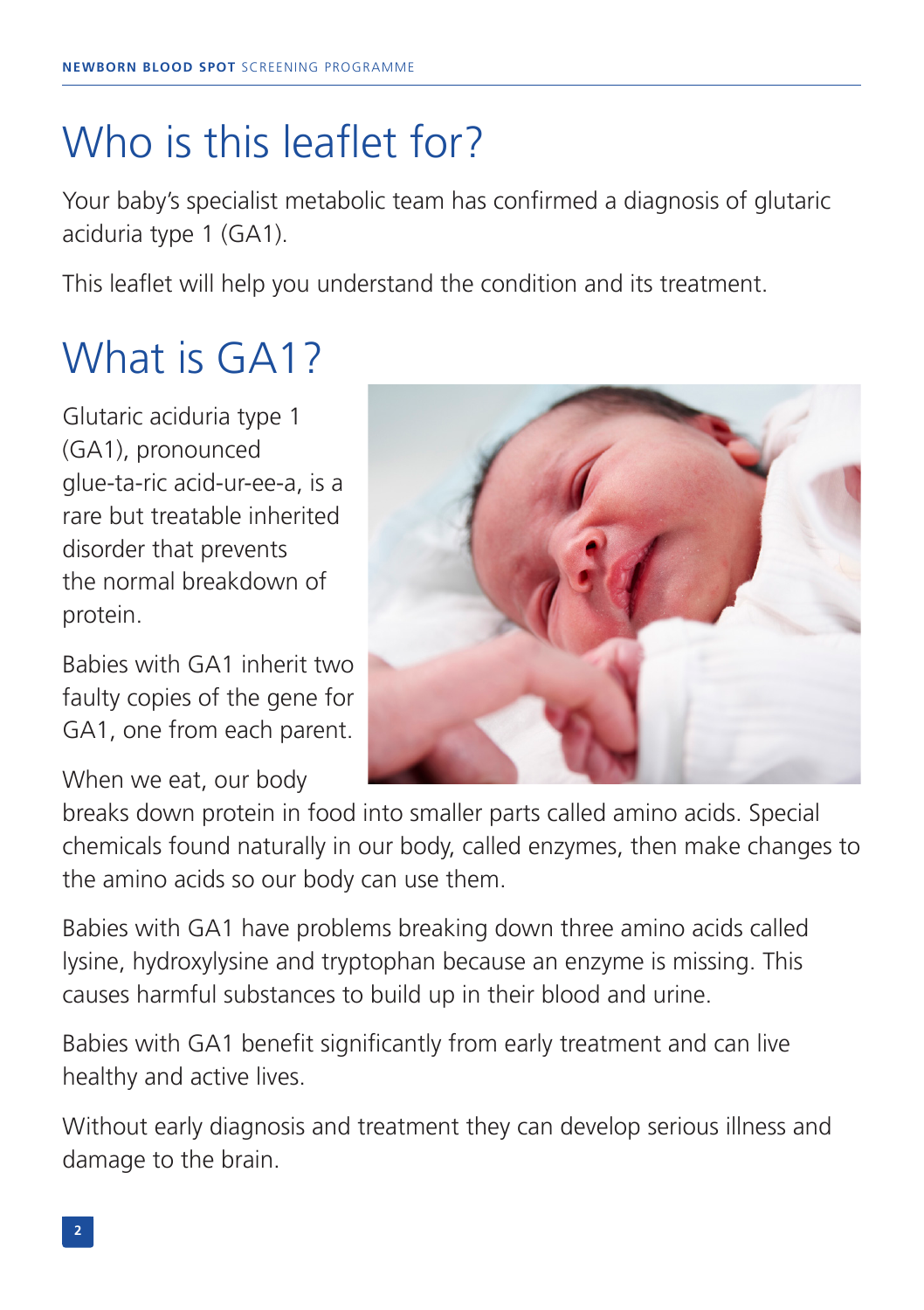## Symptoms of GA1

Babies with GA1 are at risk of developing the following symptoms:

- poor feeding
- sleepiness
- **·** floppiness
- l abnormal movements
- $\bullet$  vomiting
- l breathing difficulties and fast breathing
- l coldness

These symptoms can be controlled with treatment. Left untreated, GA1 can cause long-term damage to the brain, affecting muscle movement and the ability to sit, walk, talk or swallow.

When babies with GA1 become ill, they might show symptoms of metabolic crisis. A metabolic crisis is a period of time when the effects of the condition make your child seriously ill.

Some children with GA1 have been known to bleed around their brain (subdural haemorrhage). In rare cases they can develop bleeds in the back of the eyes (retinal haemorrhages).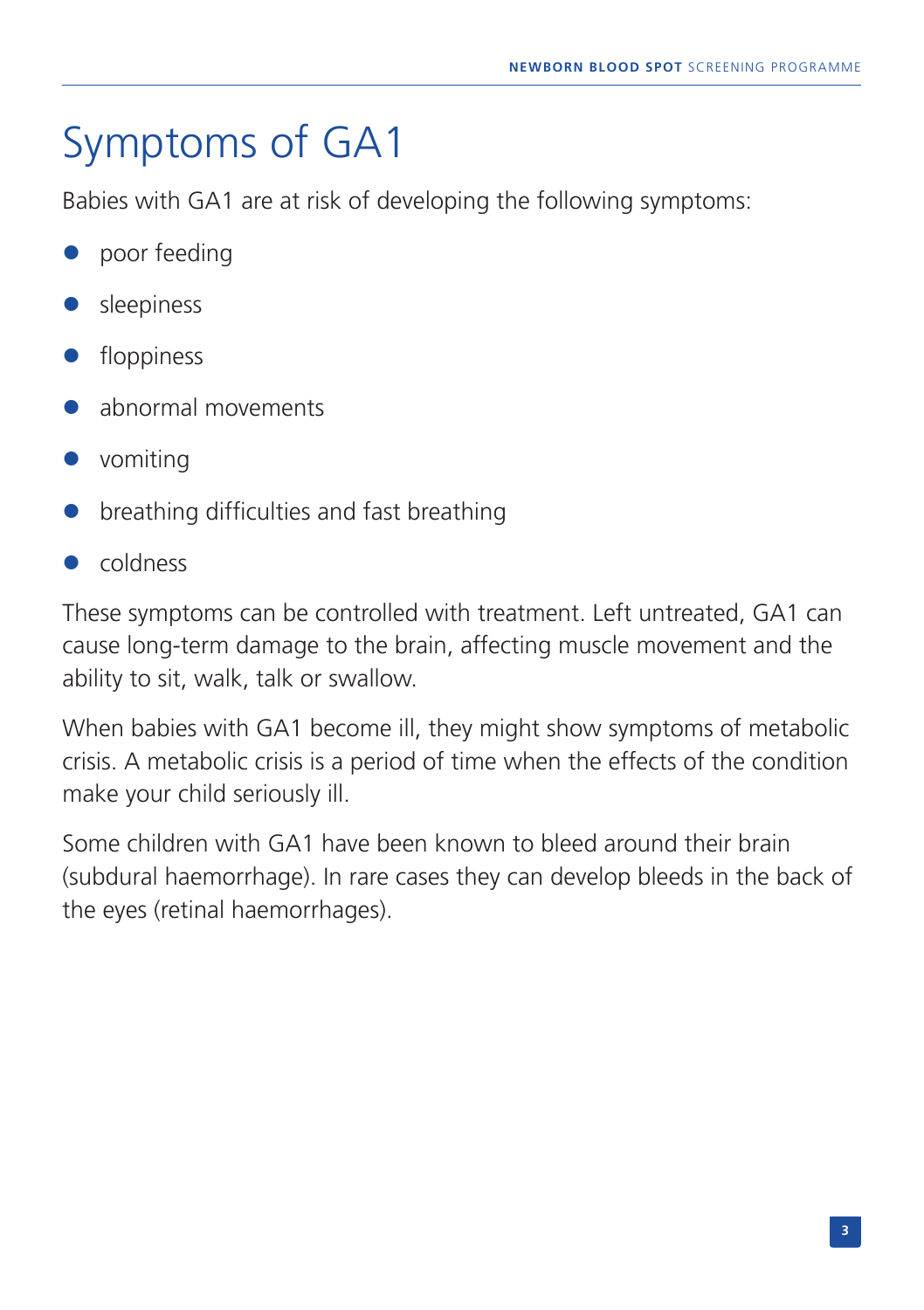## **Treatment**

Treatment for GA1 involves a special low protein diet and medication.

### **Diet**

The aim of the diet is to reduce the build-up

of toxins. These toxins – glutaric acid and 3-hydroxyglutaric acid, formed from lysine, hydroxylysine and tryptophan – can cause metabolic crisis and brain injury. However, babies need a small amount of these amino acids to grow and develop. Your specialist metabolic dietitian will teach you how to

measure and control the amount of protein you give to your baby, including breast milk feeds.

High protein foods and milk, including breast milk and normal infant formula, have to be limited. A special infant formula, which does not contain lysine and is low in tryptophan, is given to meet all nutritional needs.



This special infant formula is very important. It allows normal growth and development and helps reduce the build-up of the harmful toxins in the brain.

### **Medication**

L-Carnitine helps clear some of the body's toxins. It is taken by mouth and obtained on prescription through your doctor. It should be taken regularly even when your baby is ill.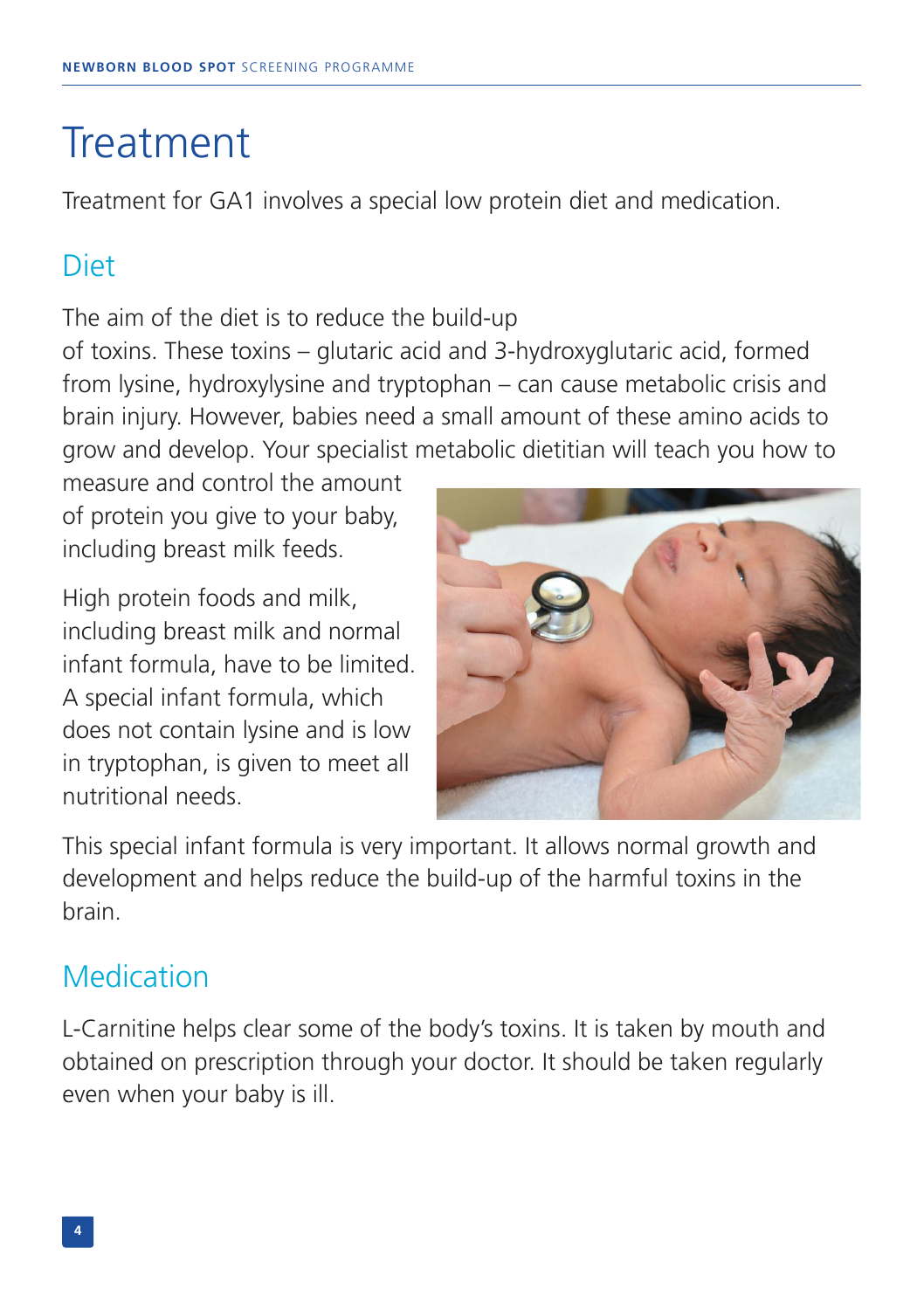# If your baby is ill

During illness babies with GA1 must be managed correctly to prevent serious physical disablities, brain damage or even death.

If your baby becomes ill or is not feeding well they should be given a special high sugar drink (also known as glucose polymer). This is called the emergency regimen. It is given without delay and frequently, day and night. Sugar free and low calorie drinks are not suitable.

The metabolic dietitian will provide detailed instructions on how to give the emergency regimen.

The emergency regimen involves stopping milk and food that contain protein. It replaces these with a glucose polymer.

It is also important to continue giving the lysine free amino acid formula. Other medications should continue

**The emergency regimen is given without delay, frequently, day and night.** 

**Sugar free and low calorie drinks are not suitable.**

while the emergency regimen is being given.

Your baby may need a nasogastric feeding tube for a short time during illnesses. This is a tube that goes down the nose and into the stomach. It ensures your baby receives enough regimen and medication when unable to take enough by mouth due to the underlying illness.

The specialist metabolic team will explain this to you and teach you how to use the feeding tube safely. Using the feeding tube at home might mean your baby does not have to go to hospital.

If you are worried that your baby is not improving or not taking the entire emergency regimen then you should take them to the accident and emergency department of your local hospital and contact your metabolic team.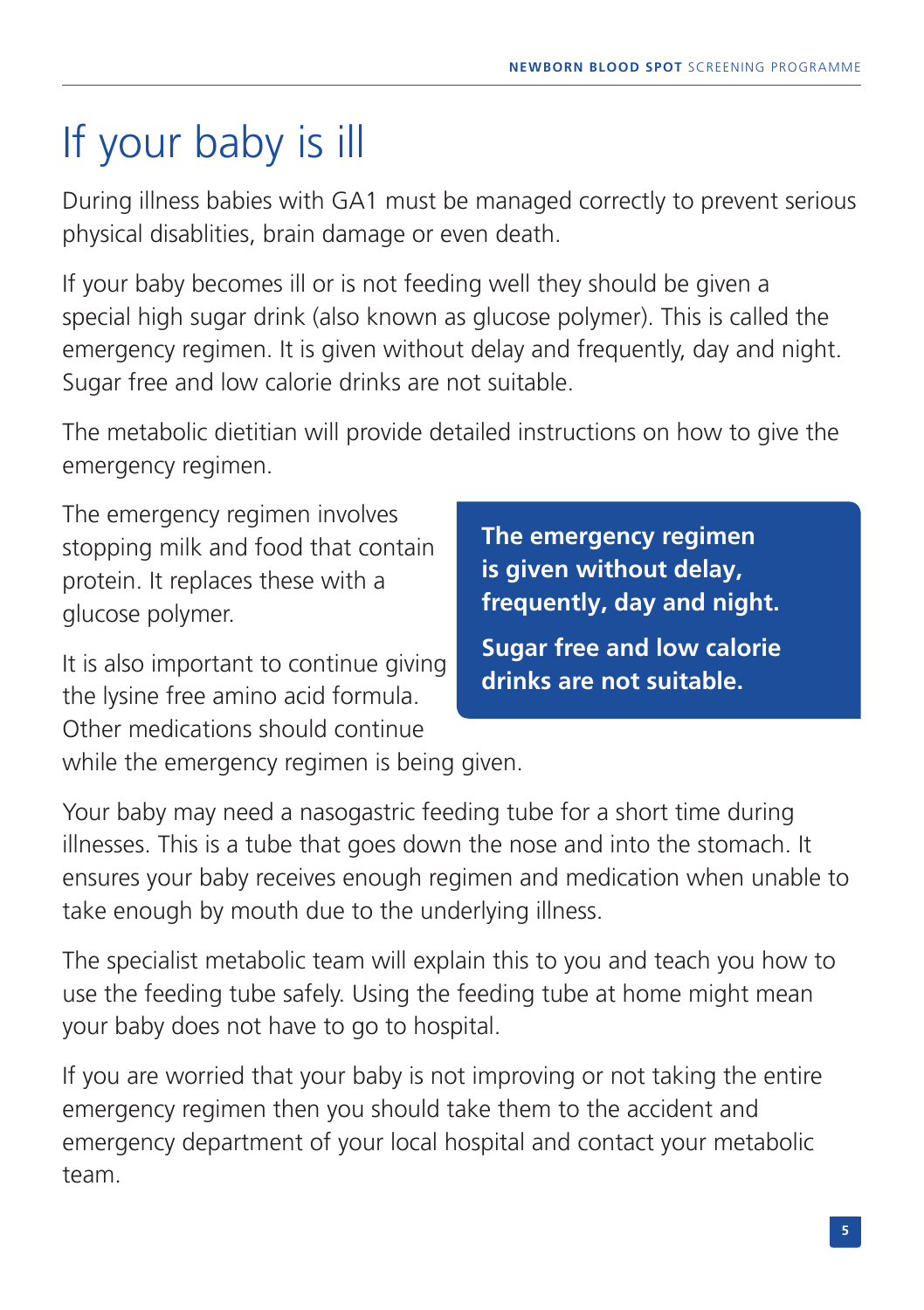# Your questions answered

#### **What if my baby vomits the emergency regimen drinks?**

If your baby cannot keep down their emergency feeds, continues to vomit or has repeated episodes of diarrhoea despite using the emergency feeds, you should take them to hospital immediately.

You should also take your baby to hospital immediately if they seem unusually sleepy, irritable or have rapid breathing.

#### **What if my baby needs to go into hospital?**

If you have to take your baby into hospital it is important to take your copy of the British Inherited Metabolic Disease Group (BIMDG) accident and emergency guide and any medications/supplements with you.

These emergency guidelines are also available on the BIMDG website at www.bimdg.org.uk.

It is also helpful to contact your specialist metabolic team to say you are on your way, but do not delay going to hospital.

#### **What if I lose my documents?**

Contact your specialist metabolic team as they can send new copies.

#### **Should my other children be tested?**

Your other children might be at risk of GA1 even if they have never shown any symptoms to date. It is therefore very important to get them tested if they have not been previously screened for GA1.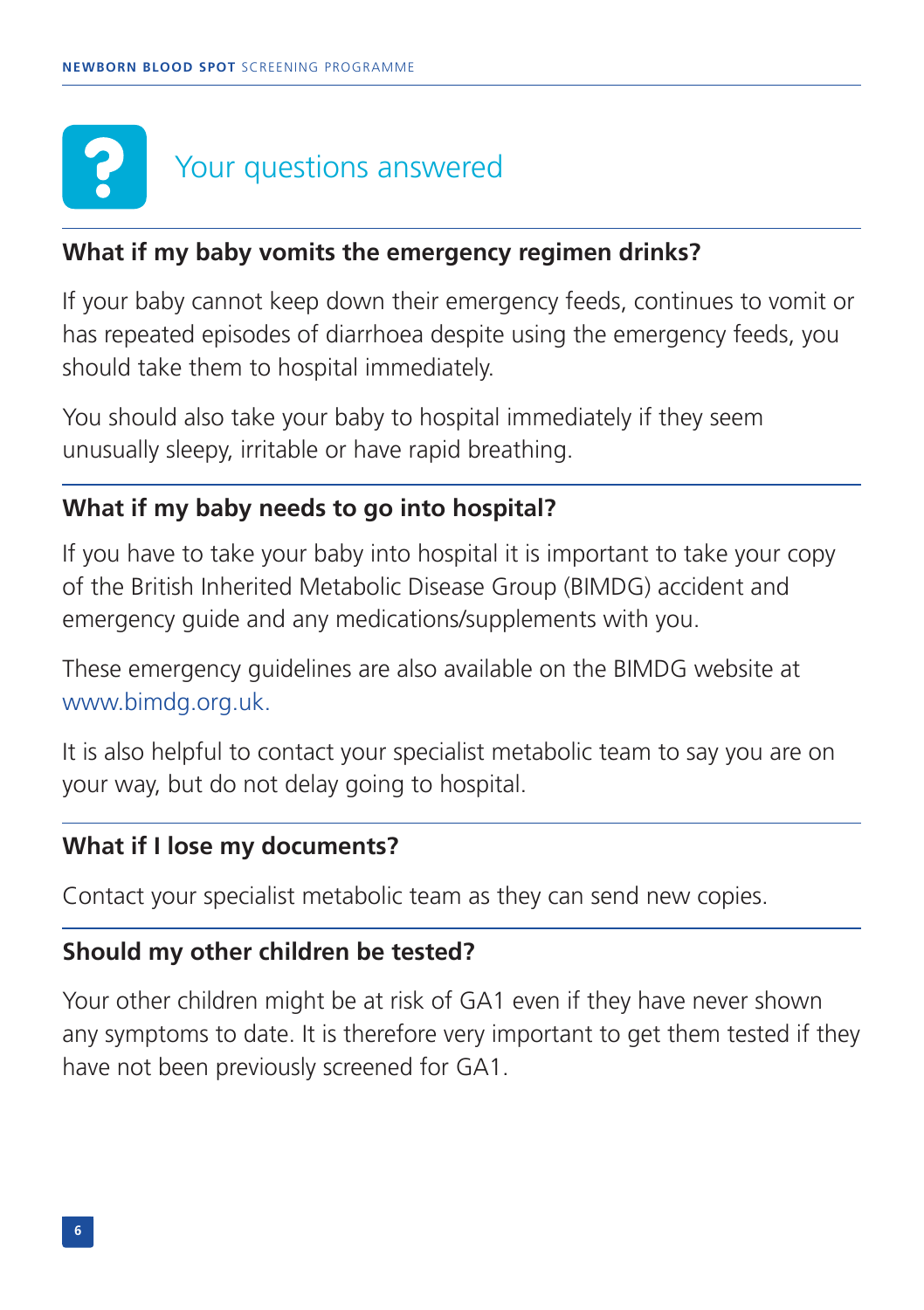# Your questions answered

#### **What about future children?**

A new baby from the same parents has a 1 in 4 chance of having GA1. It is important that they are tested 24 to 48 hours following birth. You should tell your midwife and GP there is a family history of GA1. You should ask for a referral to a paediatrician or genetic counsellor and make a birth plan taking their advice into account. Make sure the birth plan is written in your notes.



A small number of people carry the gene for GA1. These are known as carriers. If both parents are carriers, the baby has a 1 in 4 chance of having the condition.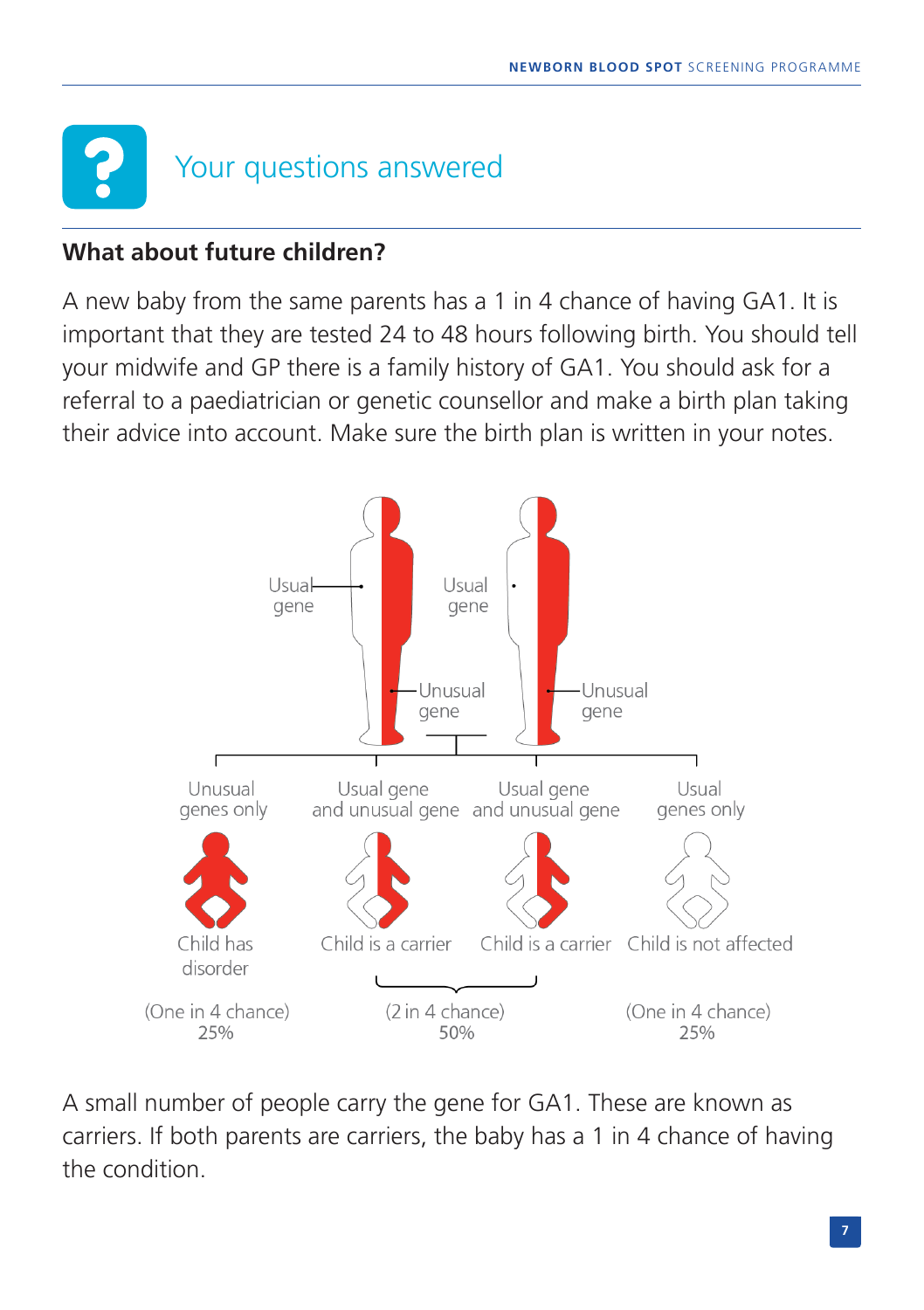

#### **Who can I ask for advice and support?**

The paediatric or metabolic clinician responsible for your baby's care will be happy to discuss any queries you might have.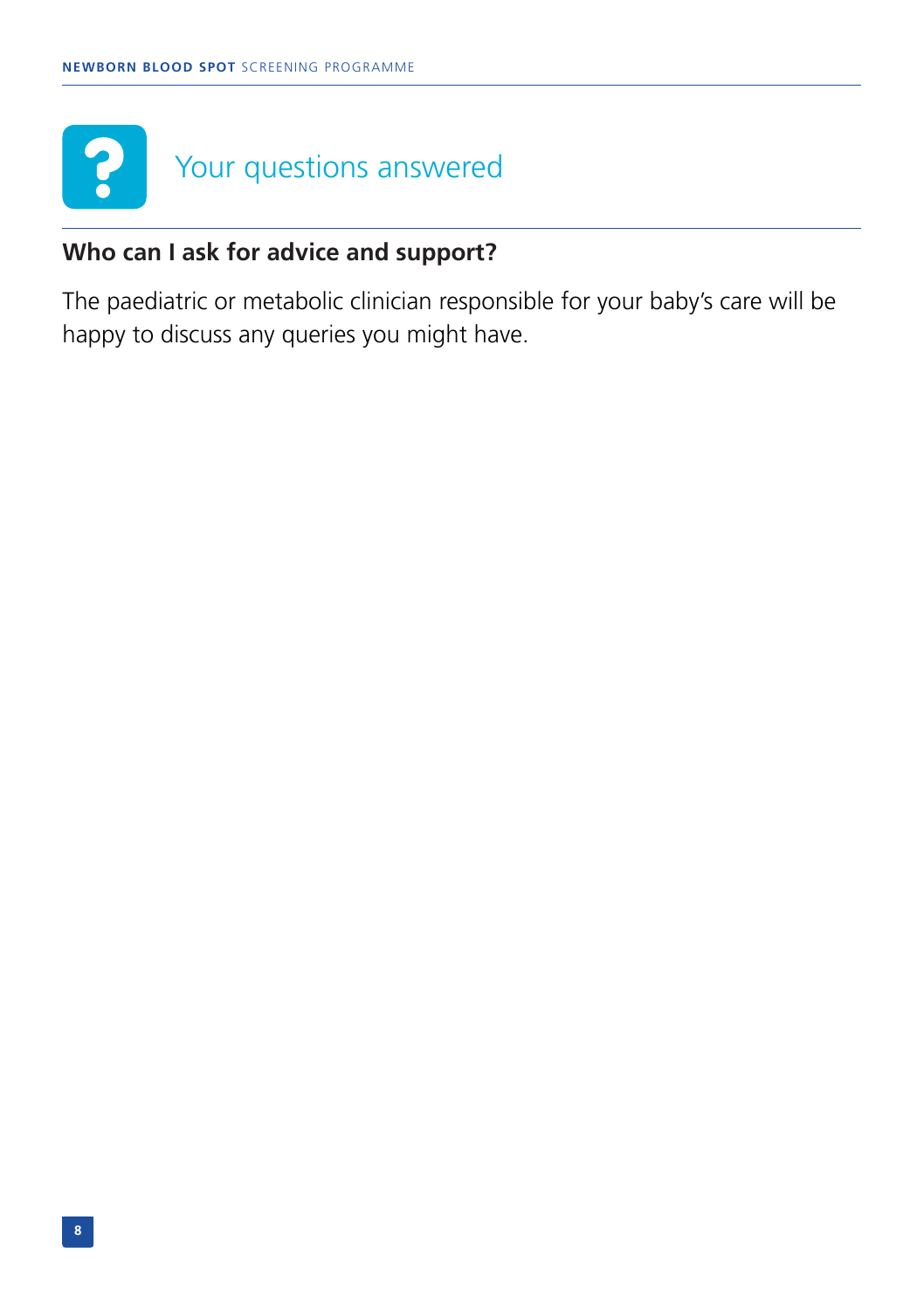## More information and support

- **CLIMB (The National Information Centre for Metabolic Diseases) provides** information and support for people with GA1 and their families: [www.](www.climb.org.uk) [climb.org.uk](www.climb.org.uk)
- l NHS Newborn Blood Spot Screening Programme: <www.nhs.uk/bloodspot>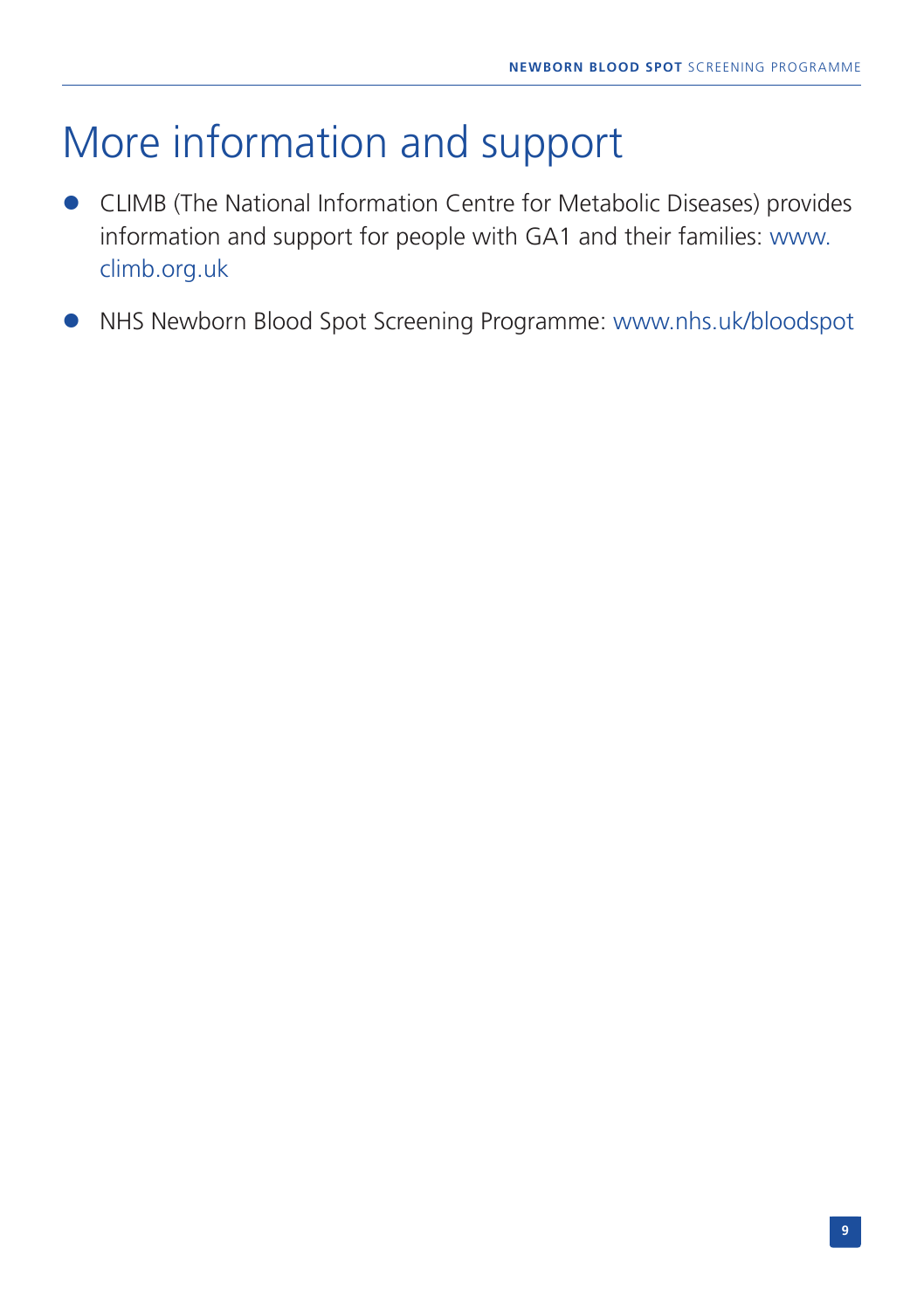## Contact details for your specialist metabolic team:

| Specialist centre            |  |
|------------------------------|--|
| Consultant                   |  |
| Metabolic dietitian          |  |
| Clinical specialist<br>nurse |  |
| Ward (if applicable)         |  |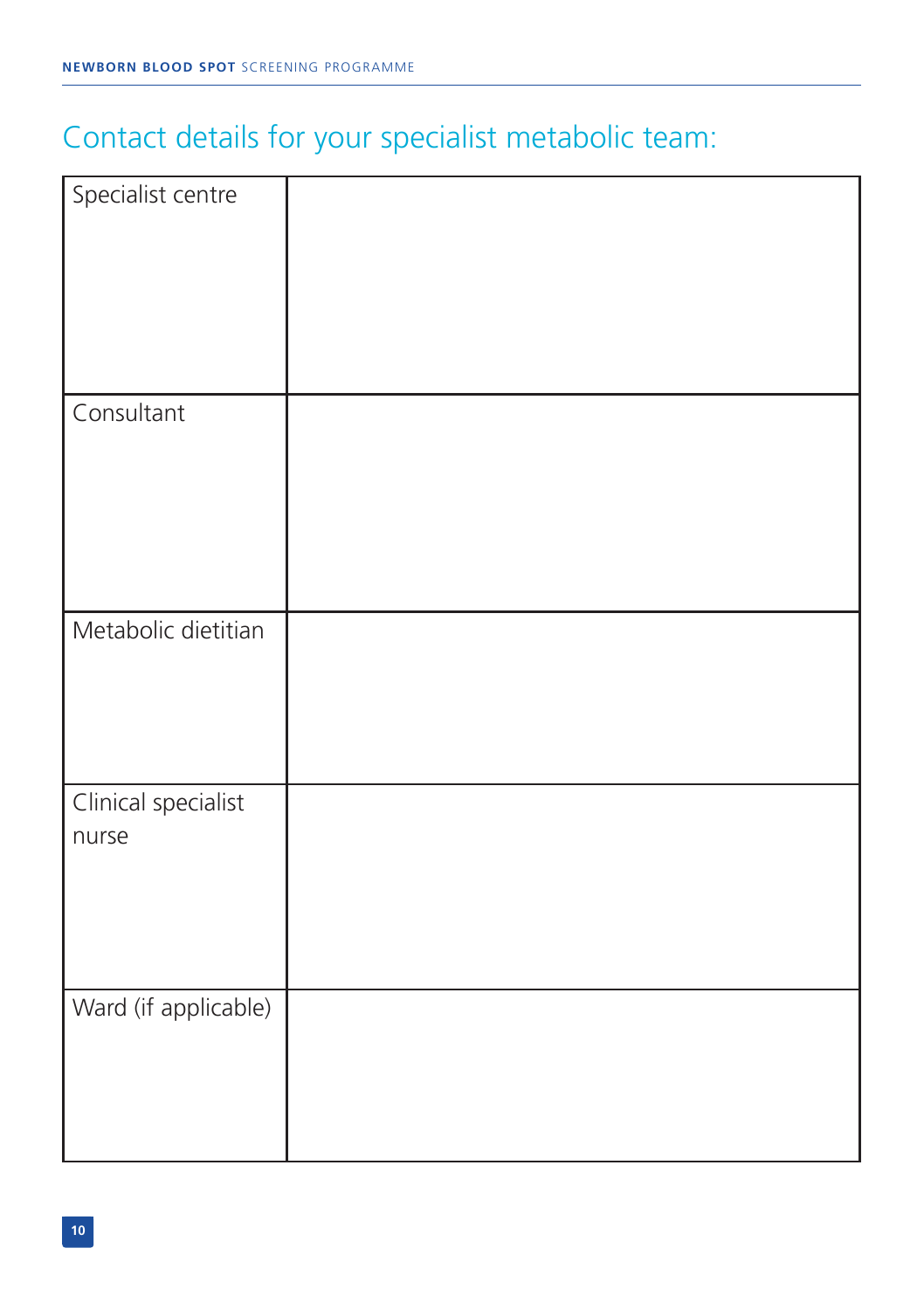## **Notes**

You can write down any notes here from discussions with<br>your health professionals